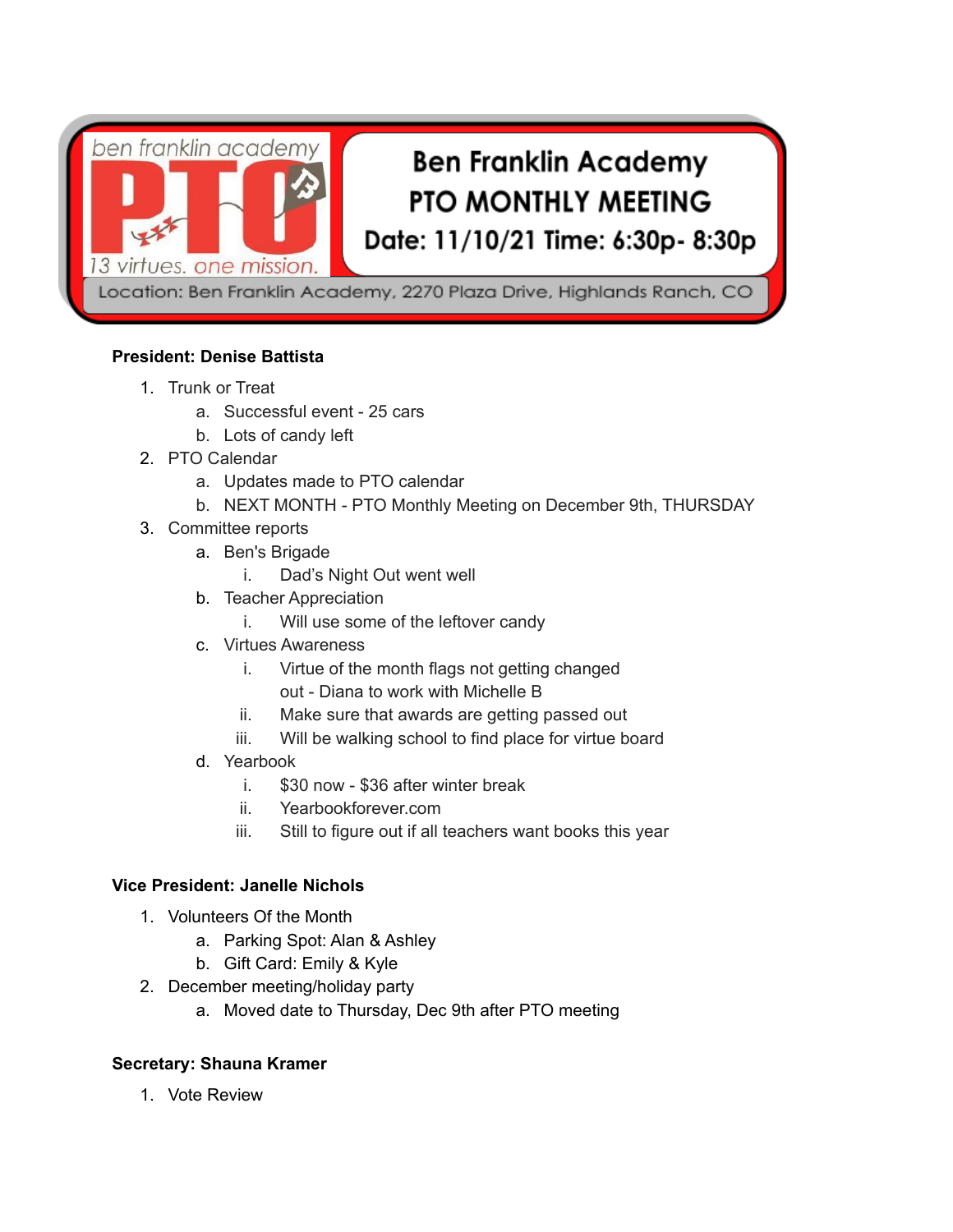a. None to review

## **Treasurer: Amanda Trenck**

- 1. Bank Balances
	- a. Balance: \$29544
	- b. Saving: \$27776

# **Social Coordinator: Alyssa Motazedi**

- 1. Sweetheart Ball
	- a. January 29th @ BFA
	- b. Plan for it to be inside probably be a masked event
	- c. 1st Committee Meeting on Monday, November 15 after drop off 8:30a Starbucks off Plaza & Lucent

# **Fundraising: Sage Felux**

- 1. Spirit Wear
	- a. New items are in stock
	- b. There are older items discounted
	- c. Open until November 19th
- 2. Sponsorship
	- a. \$10,500 in Sponsorships
- 3. Spirit Nights
	- a. Shake Shack \$522
	- b. November: Modern Plate sales going well so far
	- c. December 15 MODPizza Group Raise need to reserve 20 spots in order to have the fundraiser
	- d. January 18 Main Event 4p 10p
- 4. SCRIP
	- a. Will go out in this weeks communication
	- b. Online donations will be made 11.29 12.5
- 5. Online Auction
	- a. Parking spots are spoken for until June
	- b. Bricks always available
	- c. May push to February

### **Room Parent Coordinator: Erin Crowe**

- 1. Trunk or Treat
	- a. Thank you for everyone who participated/helped
- 2. Holiday Parties
	- a. Probably very similar to how Halloween parties were run